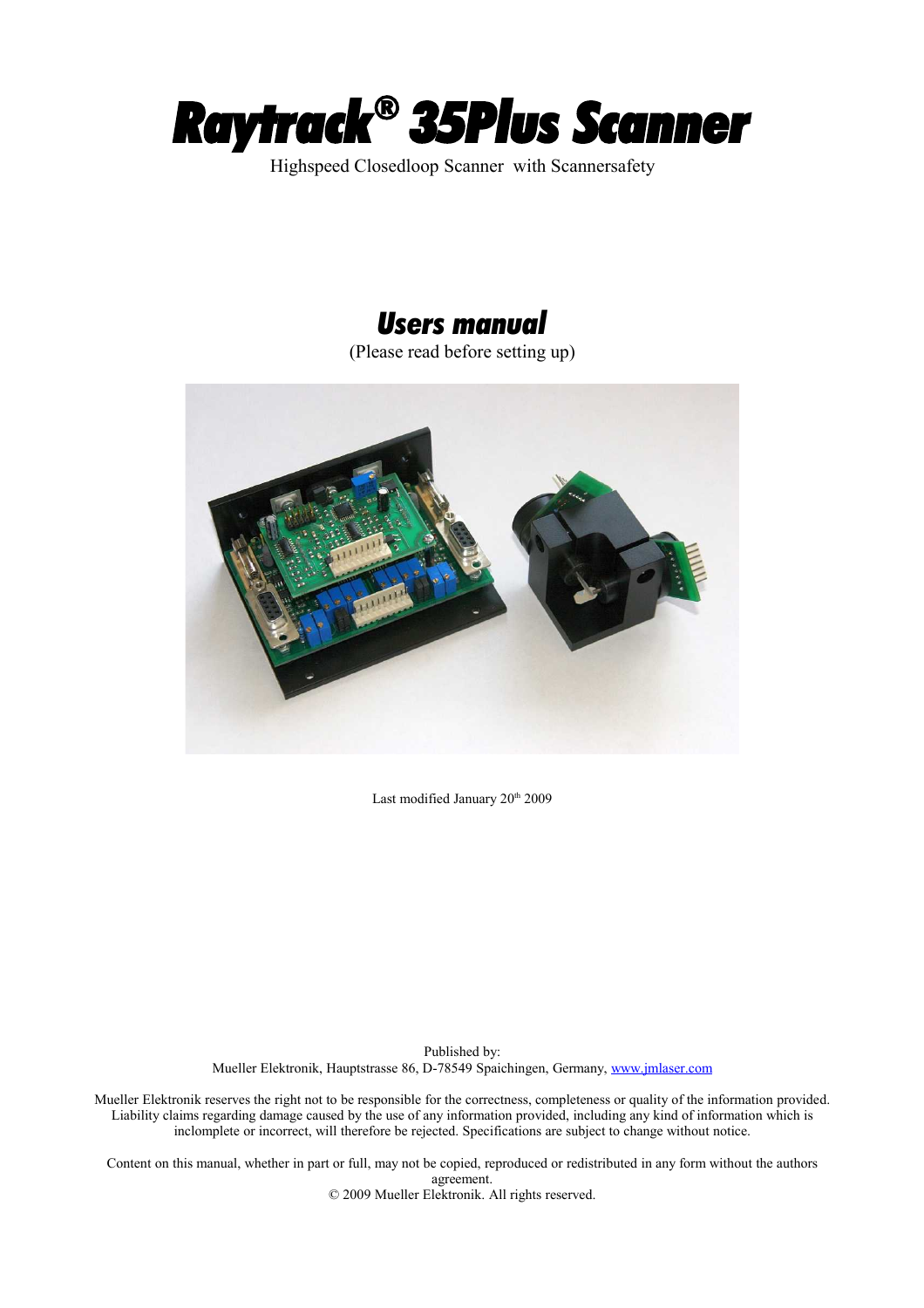# **Contents**

| $\mathbf{1}$<br>1.1     | <b>Description</b><br>Features and technical data | Page 3  |
|-------------------------|---------------------------------------------------|---------|
| 1.2                     | Package contents                                  |         |
| 1.3                     | Operating conditions and responsibility           | Page 4  |
| 1.4                     | First setting up                                  | Page 5  |
| 2                       | <b>Signal connections</b>                         | Page 6  |
| 2.1                     | Powersupply                                       |         |
| 2.2                     | Input signals                                     |         |
| 2.3                     | Inverting jumpers                                 | Page 7  |
| 2.4                     | Safety signals                                    |         |
| 3                       | <b>Adjustment controls</b>                        | Page 8  |
| 3.1                     | Function of drive controls                        |         |
| 3.2                     | Function of feedback controls                     |         |
| 3.3                     | Factory settings                                  | Page 9  |
| $\overline{\mathbf{4}}$ | <b>Setting up deadjusted drivers</b>              | Page 10 |
| 4.1                     | Note on scanspeed                                 | Page 11 |
| 5                       | The scanners afety                                | Page 12 |
| 5.1                     | Features                                          |         |
| 5.2                     | Description of operation                          |         |
| 5.3                     | Responsibility                                    | Page 13 |
| 6                       | <b>Connections scannersafty</b>                   | Page 14 |
| 6.1                     | Intensityinput                                    |         |
| 6.2                     | Colorsignals                                      | Page 15 |
| 6.3                     | Safety-Off Jumper                                 |         |
| 6.4                     | Sensitivity                                       |         |
| 6.5                     | <b>Status-LED Green</b>                           |         |
| 7                       | <b>Overload protection</b>                        | Page 16 |
| 7.1                     | <b>Status-LED Red</b>                             |         |
| 8                       | <b>Dimension drawings</b>                         | Page 17 |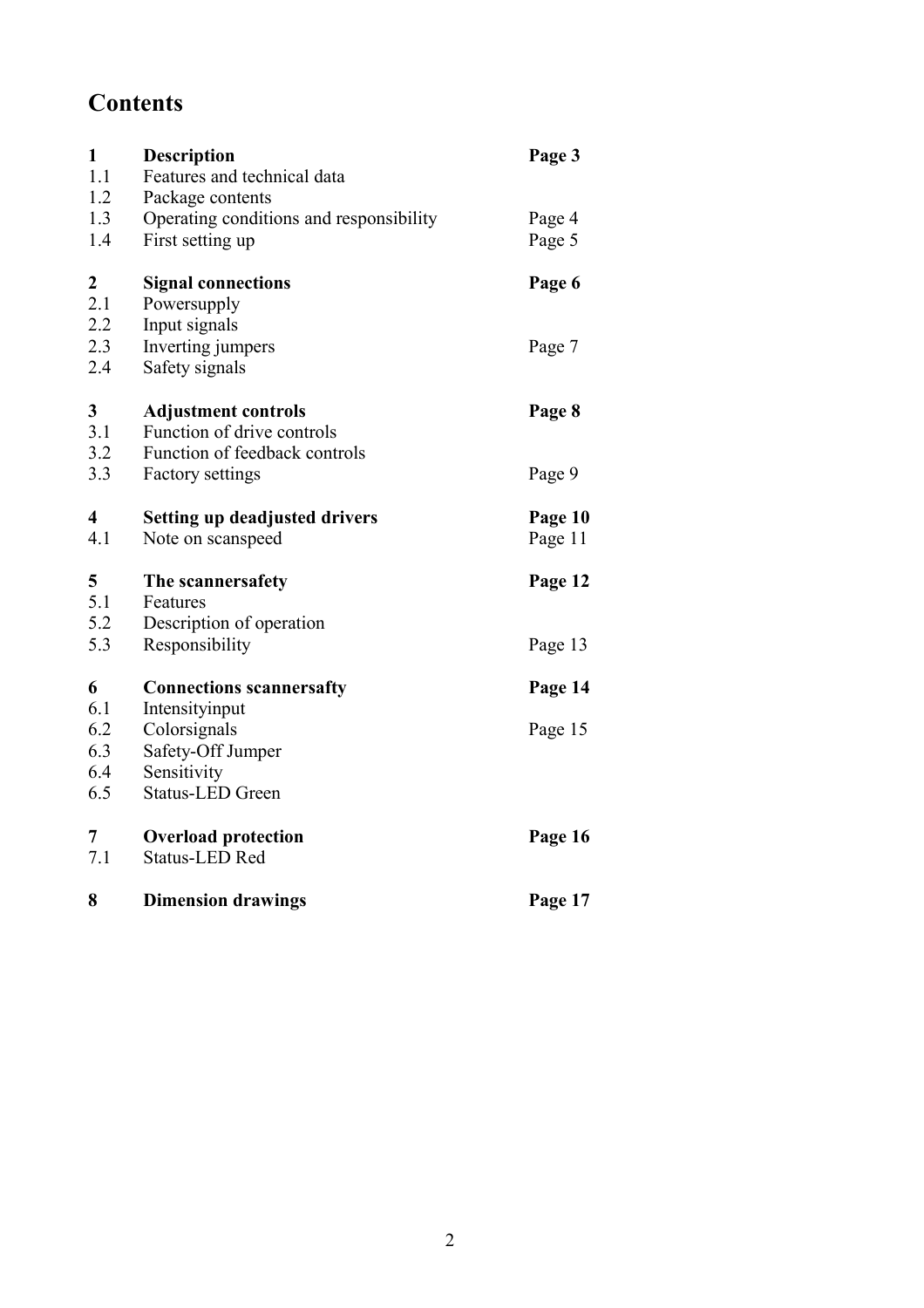# **1 Description**

The scanner Raytrack 35Plus was specially designed for high performance graphics projection. Thanks to its deflection angle of 60 degrees optical, it can also be used for spectacular beamshows. The Raytrack-technology offers a compact scanningsystem including a scannersafety. This eliminates the need of adjusting signals for external safety circuits.

## **1.1 Features and technical data**

- Deflection angle 60 degrees optically
- Scanspeed >35kpps (ILDA)
- Dielectrical coated highpower mirrors
- Mirrosize 5 x 10 mm
- Closedloop galvos with massive galvo mount
- Compact driver for 2 galvos  $(X/Y)$  100 x 80 x 45 mm
- Supply voltage  $+/-24V$  DC (min.  $+/-18V$  to max.  $+/-30V$  DC)
- Overtemperature shutdown
- Undervoltage protection
- Protected when one single power supply voltage is missing
- Overload protection by intelligent current monitoring
- Additional overcurrent protection by fuses (galvocoils)
- Differencial input signals +/-10V
- Signalinverting by Jumpers
- Maximum signal (Size) adjustable
- Driver controls for Servogain, LF-Damping, HF-Damping
- Galvofeedback controls for movement angle, offset and linearity
- DSUB-connectors for connecting galvos (no special connectors)
- All pins for power supply and scanner signals located at front side
- Complete scanners afety as piggyback module
- 50 cm galvocables

#### **1.2 Package contents**

The scanset includes the following components:

- 2 galvos with mounted mirrors and galvomount
- 2 galvocables 50cm long
- 1 dual channel driver with scanners afety
- 2 connector cables for driver and safety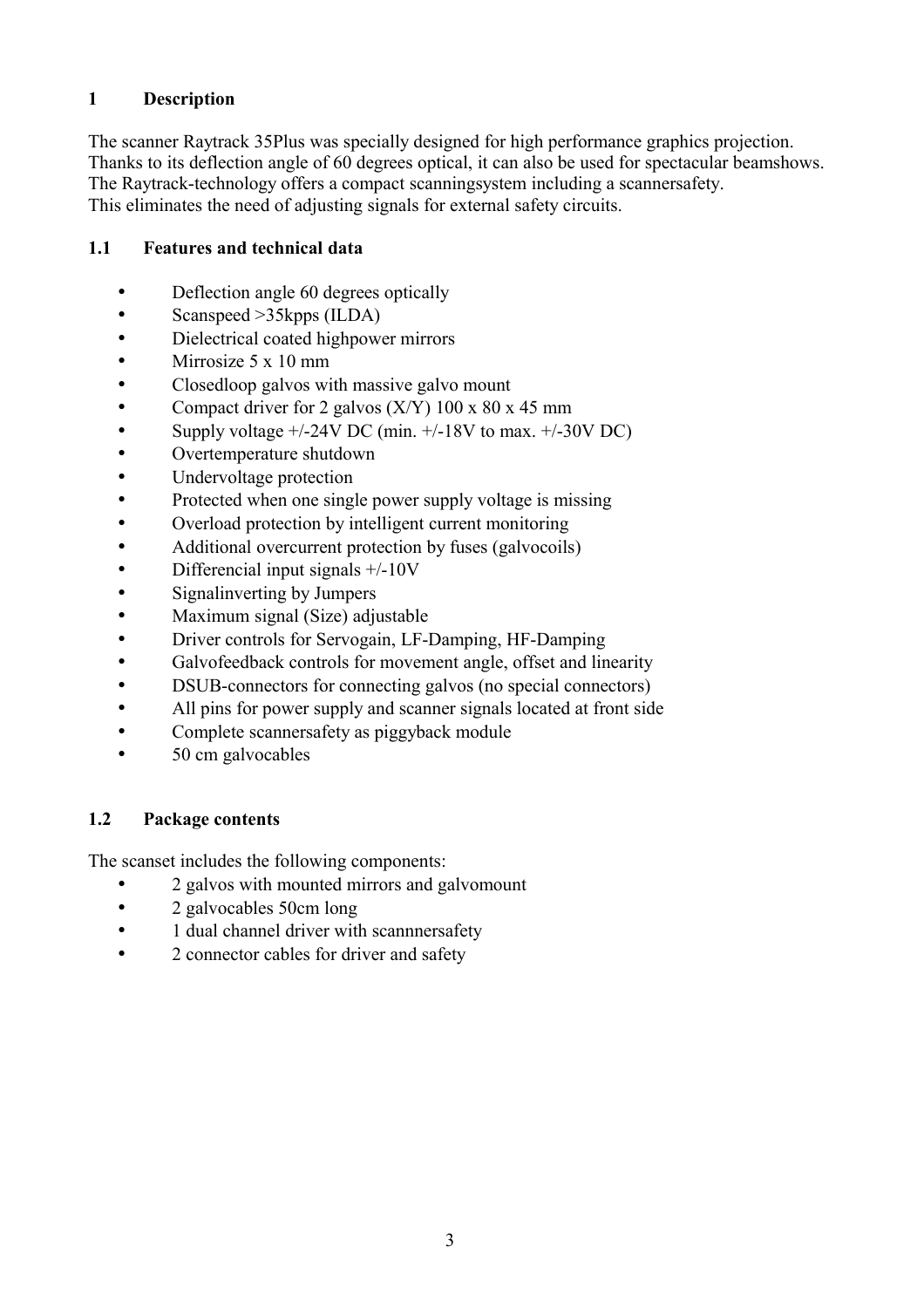# **1.3 Operating conditions and responsibility**

This product is not an electrical device ready to use.

It is a component, which requires additional components, installation and adjustments to run as a complete electrical apparatus. This product will form an apparatus, when installed in a housing, connected to a powersupply, and when all signals are connected.

For this reason, this product does not have to comply with the regulations of CE marking or WEEE. The product is designed and produced to meet CE regulations and all parts are RoHS conformal. When the product and all additional components are properly installed in a metal housing and all other components, like powersupples, are of high quality, the final apparatus will meet CEregulations very easy.

It is recommended to read this instruction manual completely before starting working with the product.

Warranty can be void due to mishandling.

The manufacturer excludes liability in case of any damages, which are result of mishandling or operation under unspecified conditions.

Also any liability claims regarding damage caused by the use of this product will be rejected.

The product should only be used under dry condition and 10°C to 35°C roomtemperature. An additional heatsink is required for operation. To ensure cooling, the attached mounting bracket must be mounted to a heatsink or the baseplate of the optical bench. The temperature of the aluminium bracket should not exceed 70°C.

The internal overtemperature shutdown will be triggered at 100°C at the poweramplifier. **The supplied mounting bracket will not be capable to cool the device stand alone!** When mounting the power parts (output amp and voltage regulators) **directly** to an external heatsink, there must be sure that the voltage regulators are isolated and there is a good thermal path to the heatsink. Use thermal conducting paste and/or silicon pads between the power amp and the heatsink.

Assembly, setting up and adjustments must be done by qualified persons only.

The galvos may never be operated without the galvomount, which acts as heatsink for the galvos. Overheated or burned galvos will not be replaced

The manufacturer excludes liability in case of the following damages, unless it is verifiable that damage existed when the product left factory.

- Wrong polarity of power supply voltages
- Supplyvoltage too high or unstabilized
- Damage as a result using the product beyond recommended operation conditions.
- Thermal galvo overload caused by excessive scanspeed or scanangle
- Damage caused by faulty driver adjustment or input signals beyond specified limits
- Damage caused by longterm operation near limits of the protection circuits.
- Damage caused by electronic or mechanical manipulations
- Damage caused by dust and corrosion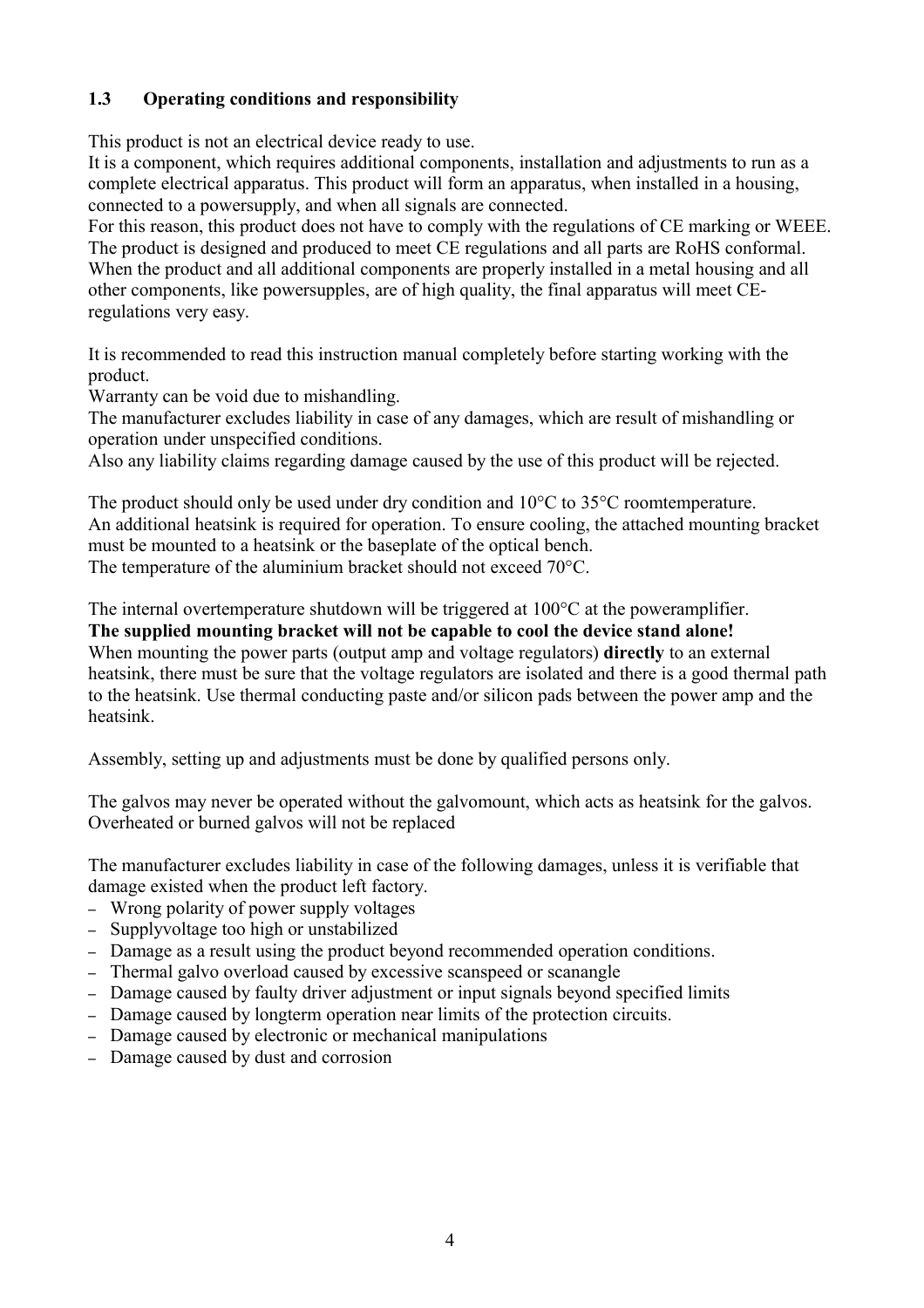# **1.4 First setting up**

Handle with care when unpacking components!

Surface mirrors are very sensitive. Do not touch mirrors when taking the galvos out of the package. Before switching-on the scanners, the user has to make shure, that shaft or mirror can be moved free and is not blocked.

When driving the scanners with blocked shafts, maximum current flows and will cause overheating on galvos and drivers.

Before applying power to the device, the galvos must be connected to the driver.

Never connect galvos at powered drivers! This will result in damage of the galvos. When setting up the first time, make sure that the Size controls are set to minimum (mechanical limit 'click' counterclockwise).

It is recommended to use symmetrical, stabilized DC-voltage of +/-24V for powersupply. The voltage must not be lower than 18V or higher than 30V. When using switchmode powersupplies, these should deliver 1,5A minimum current (better 2A).

#### **Important: This driver is not protected against wrong polarity of suppy voltage! Wrong polarity will damage the driver and also the connected galvos!**

**If both galvos will not move close to center position at power-on, or if there is noise or ringing, shut down the power immediately!**

**The on-board safety creates a short startup-delay (some fractions of a second), while doing initialization process. During this time, the galvos are unpowered and the red status-LED blinks several times.**

# **ESD-Precautions**

Parts of scanners and drivers are very sensitive against electrostatic discharge ESD.

# **Mirrors**

Do not touch the surface of the mirrors with fingers or tools. Coatings of mirrors are very sensitive.

# **Mirror cleaning**

The manufacturer does not recommend mirror cleaning and will not be obligated to replace scratched or broken mirrors free of charge.

If it is not avoidable to clean the surface of the mirrors, the user should proceed under the following instructions:

Dust particles can be blown away using compressed air.

Other dirt can be removed using acetone or alcohol and a cotton swab (Q-Tip) or lens cleaning paper.

Wet a cotton swab or piece of lens cleaning paper with a generous amount of reagent grade acetone and make a single swipe across the mirror surface, starting from the side of the galvo shaft. Repeat using a clean swab each time until you achieve best result.

Do not soak mirror with acetone.

Do not put too much pressure on the mirror.

Caution: Make shure that no solvent or acetone wets the galvo bearings!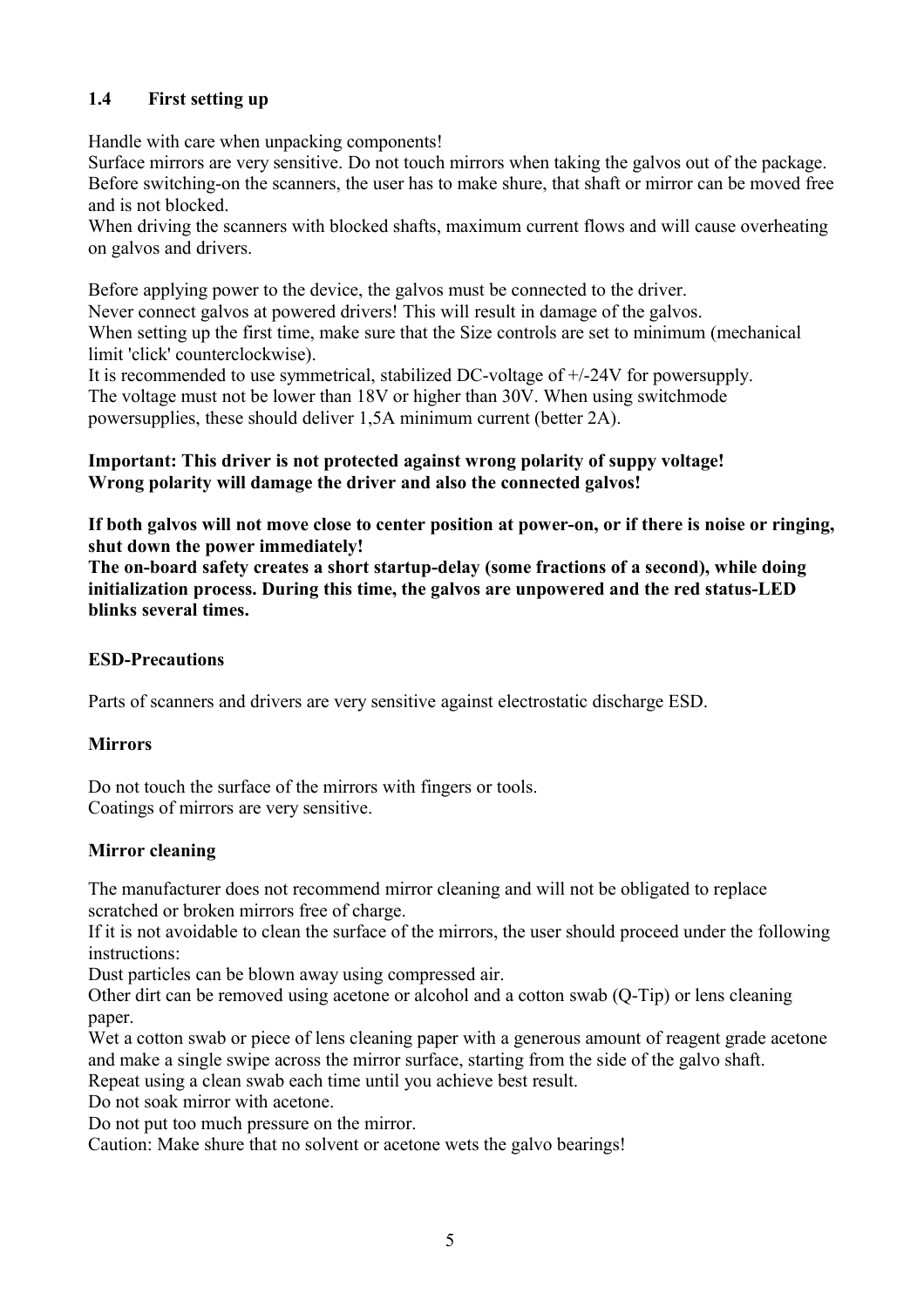# **2 Signal connections**





# **2.1 Powersupply**

The connectors for the symmetrical powersupply are located in the center of the 10pin main connector. Be sure to use right polarity! Left side  $= (-)$ , right side  $= (+)$ . All GND-pins are connected internally.

# **2.2 Input signals**

The two drivers are arranged symmetrical on the board, so all signal connections and adjustment controls are mirrored.

The inputs Input+ and Input- operate in symmetrical or differencial mode (ILDA), with an input voltage of max. +/-10V (differencial).

Should the inputs be used 'singleended', for example because the signal controller will not offer differencial signals, one of the inputs must be tied to GND.

Under normal conditions, Input- will be connected to GND and Input+ will be driven by the signal. When Input<sup>+</sup> is tied to GND and Input- is used as signal, the galvo movement will be inverted.

#### **Never let one of the inputs unconnected or floating!**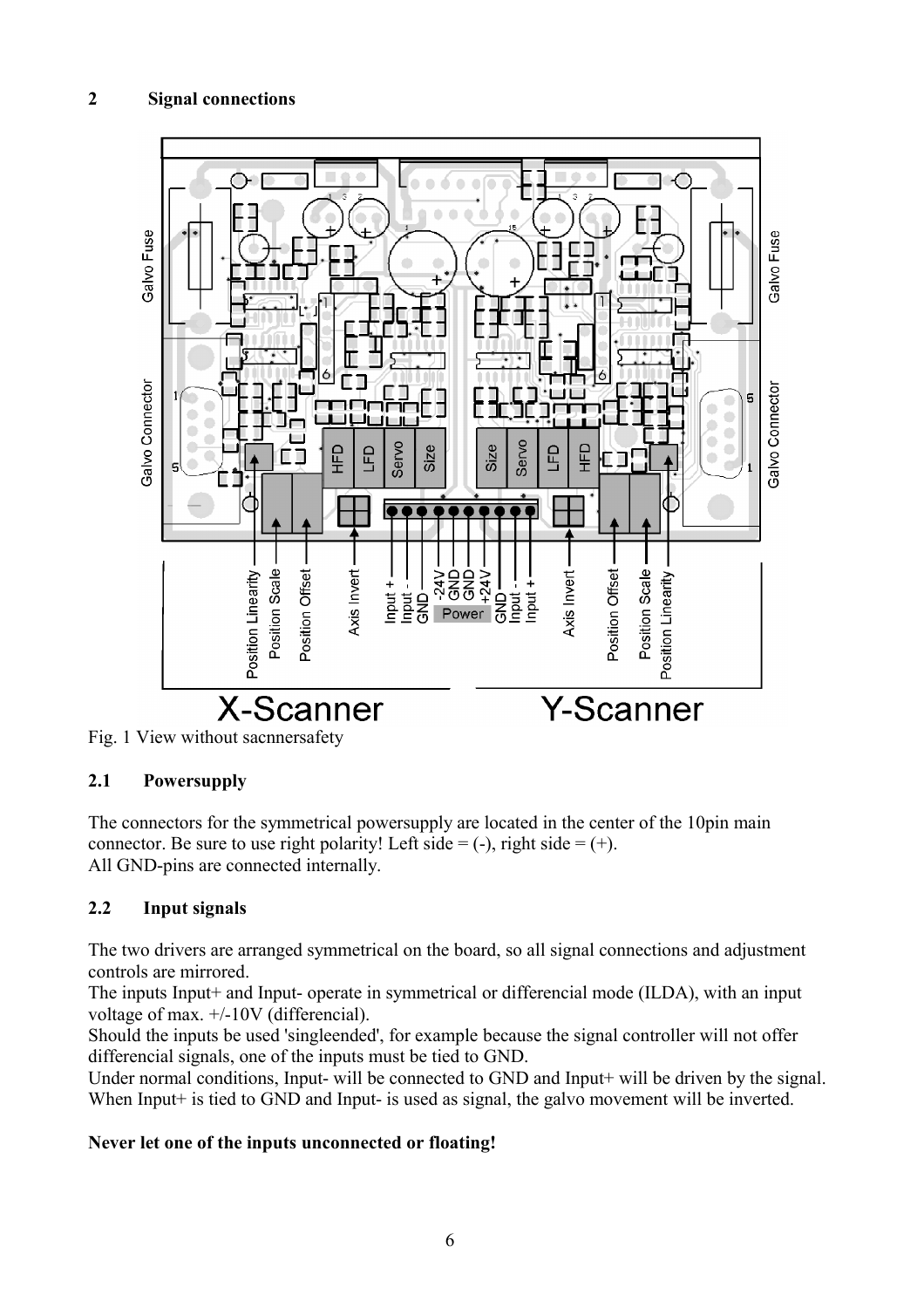## **2.3 Inverting jumpers**

Placing the 2 jumpers 'axis invert' 90 degrees against their current position will invert the galvo movement to allow a correct orientation of the laser projection.

#### **2.4 Safety signals**

When using an external safety circuit, the position signals are located at two singlerow 6pin sockets, where the onboard safety is mounted piggyback.

Both signals, input and feedback are matched internally, resulting in corresponding amplitude. Both sockets have identical pinouts and correspond to each driver axis.

Socket to safety module (pin 1 is back near power parts, pin 6 directs to front side of the driver):

- $\frac{1}{2}$  +15V<br>Positie
- Position Galvo (Feedback) +/-10V
- 3 Position Input (Inputsignal) +/-10V
- 4 Galvocurrent (rectified pulse signal)<br>5 Driver Off (TTL)
- Driver Off (TTL)
- 6 GND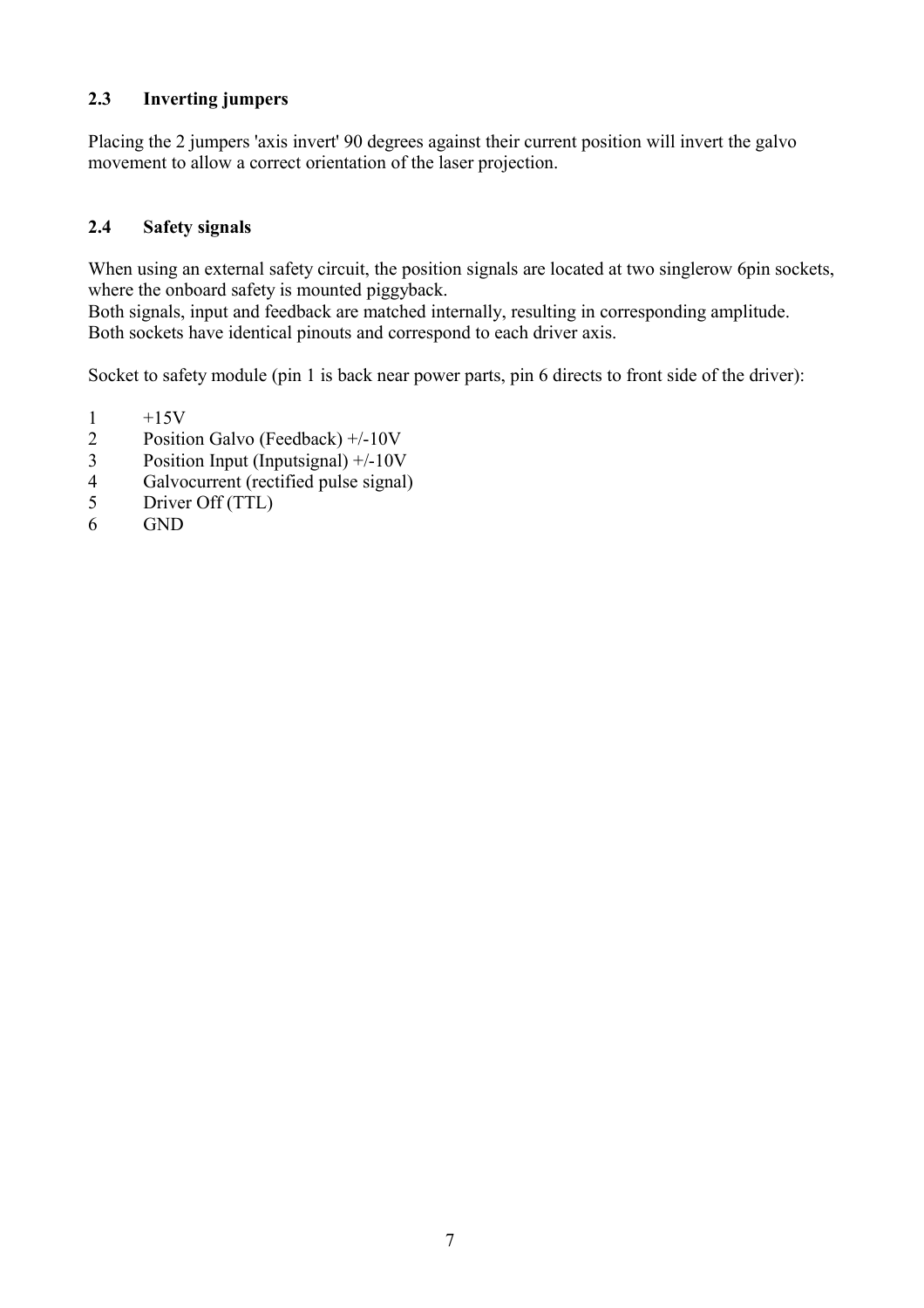# **3 Adjustment controls**

#### **3.1 Function of drive controls**

The driver controls are responsible for the behavior of the servo loop and the speed and accuracy, the galvo position is controlled.

Aging of the galvos, change of the mirrors, change of a complete galvo and also extreme temperature changes can result in a re-adjustment from time to time.

# **Important: A minimum of knowledge is required to do this.**

**Adjustments should be done only by qualified persons.**

**The manufacturer excludes liability in case of damage resulted by misudjusted controls. Adjustment to factory setting will be charged, when misudjusted drivers are sent back for warranty repair.**

See also chapter 4 for adjusting driver (page 9).

#### **Size**

With the size control, the picture size (input signal level) can be adjusted from zero to maximum. To avoid angular movement out of range, the control software should be set to a small scanangle, and then go to maximum deflection angle carefully.

The size controls should never be set to maximum to allow some corrections (for example making a a circle round).

#### **Servo**

Servo (Servogain) sets the amplification (proportional part) of the position control loop. An excessive high value can cause oscillations and resonances at the galvo.

#### **LFD**

Low frequency damping reduces position overshooting.

#### **HFD**

High frequency damping softens the movement step to final position. This can eliminate the ' $3<sup>rd</sup>$ order bump' caused by LFD when galvoposition reaches the final value after a position step.

#### **3.2 Function of feedback controls**

The feedback controls are reserved for adjusting galvo-specific parameters.

An adjustment is only necessary after changing galvos.

The adjustments can eliminate some mechanical tolerances in the feedback sensor of the galvos. These controls should not be changed after initial setup of the galvo.

# **Position Offset**

Creates an offset to the position signal. The mechanical center of the galvo can be adjusted to avoid an early angular deflection limit in one direction.

Input signal should be zero when adjusting. The mirror should be aligned parallel to the connector at the galvo.

**Important: Do not use this control to adjust picture position of the projection.**

**This can be done by software or by mechanical turning of the galvos in the galvo mount.**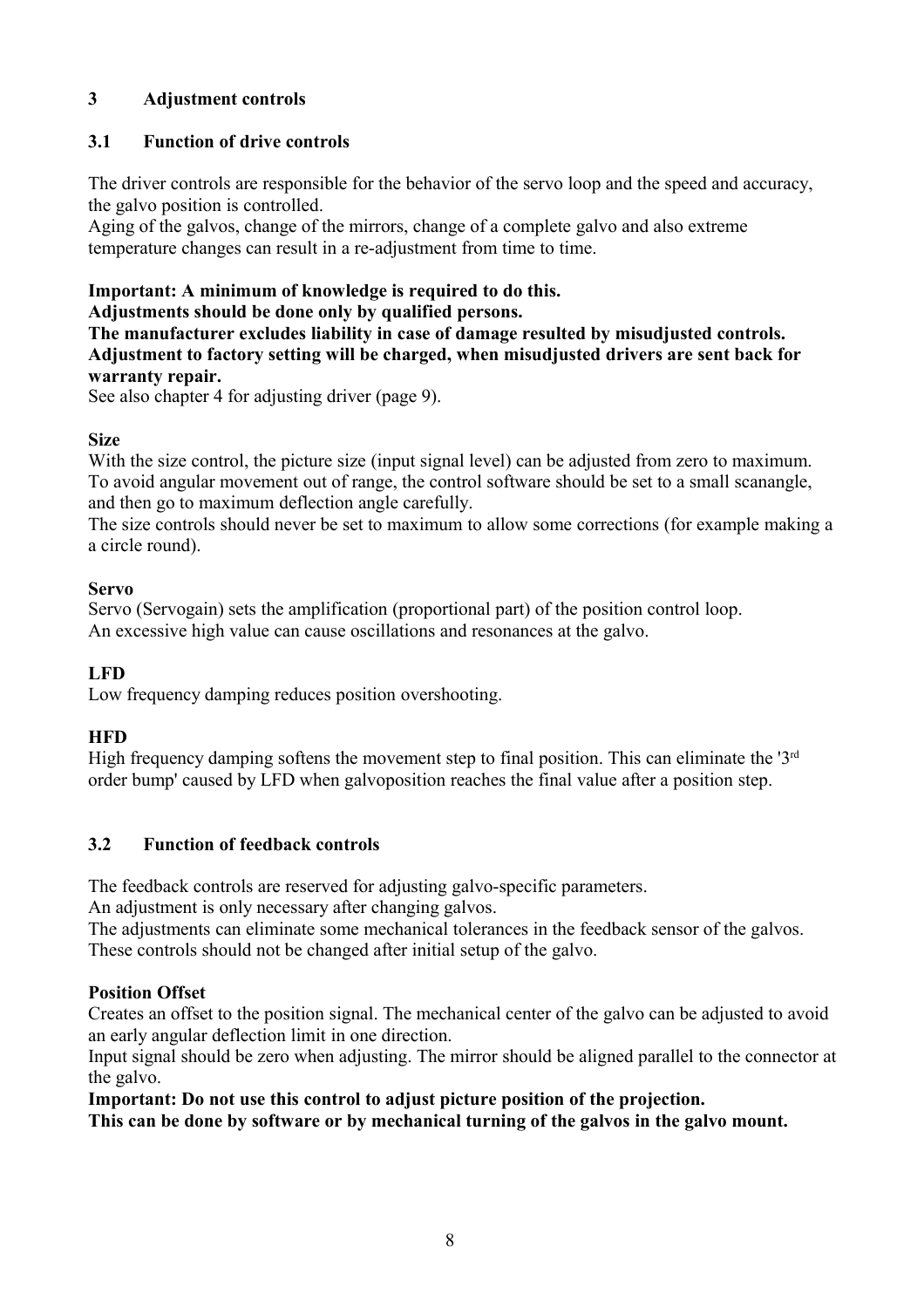#### **Position Scale**

Adjusts the signal amplitude of the position sensor. The amplitude of both galvos should be set to a similar value. Otherwise, the identical driver setup of both galvos could be difficult.

The setting can be checked by adjusting both 'Size' controls to about 80%.

Project a square at low scanspeed.

Reduce picture size by software to avoid the mirrors bumping against mechanical stops.

Increase software settings to maximum for both axis while watching the projection.

Adjust Position Scale until both axis have maximum deflection angle.

#### **Position Linearity**

Adjusting the linearity of the position sensor. Many galvos do not deflect linear from zero to maximum angle. This adjustment is not critical, so a normal SMD-poti was used. The factory settings are center position.

A correct adjustment can only be done when projecting a grid testpattern.

The distance of the various lines should be similar at upper and lower half (right and left side) of the projection. When adjusting linearity, the line distances move.

There is no risk to overturn the poti. A small jump in size will happen.

Be sure that the final setting will be not in the 'dead' (overturned) area of the poti.

#### **3.3 Factory settings**

The scanset is full adjusted. The galvos are marked with X and Y or they are mounted in the mount in that way, that the lower galvo is the X-galvo and the upper galvo is the Y-galvo.

Be sure that the right galvo is connected to the right side of the driver. Otherwise, the driver settings will not match the galvo.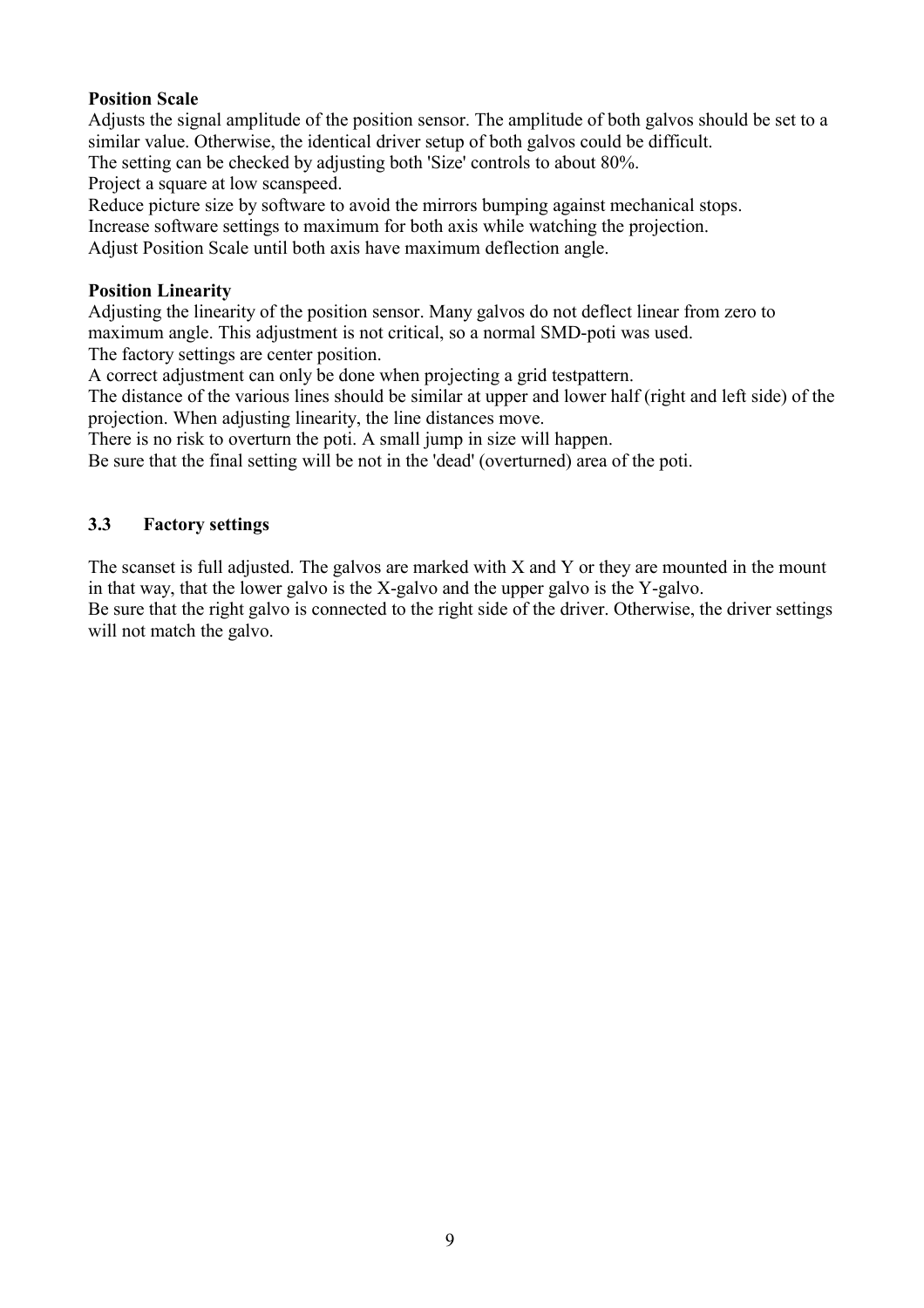# **4 Setting up deadjusted drivers**

After replacing one or both galvos or mounting another mirror size to the galvos, it sometimes can happen, that the driver loop becomes instable when first switching-on.

This can cause ringing and oscillation. The driver must be shut down immediately to avoid damage of the galvos! A new adjustment setup must be done from zero.

The following procedure is recommended for complete driver adjustment:

- Driver is switched off!
- Set size counterclockwise to minimum (until 'click')
- Then set size 4 turns clockwise
- Servogain counterclockwise to minimum (until 'click')
- The set servogain 3 turns clockwise
- Both LFD and HFD counterclockwise to the limit (until 'click')
- Then turn LFD 5 turns clockwise.
- Switch on driver and scan a simple testpattern with 4 to 5 sqares which are arranged inside each other. The outer square should be drawn at maximum size. Scanspeed is 8-10kpps. Scansize by software set to maximum.
- Set servogain clockwise until a movement of the galvos occurs. The shape of the picture should now be recognizeable. Continue turning size until there will start overshoot at the edges.
- Adjust size until the projection is about 70% of maximum scanangle.I you cannot reach size, use the position scale control to compensate.
- Reduce overshoots by turning LFD. Change between increasing servogain and reducing overshoots until you see bumps or 'undershoots' at the edges, which cannot be corrected with LFD.
- Turn HFD clockwise to move these bumps outside the square until you can adjust the resulting overshoot again with LFD.
- Scanspeed should now be increased until the shape of the edge is clearly visible.
- Do not overdrive speed.
- Repeat increasing servogain, eliminate overshoots with LFD, eliminate bumps with HFD, until it is no longer possible to eliminate the bumps. Reduce servogain a bit and readjust LFD and HFD until all edges look sharp and no curves in the lines.
- When the picture starts to be instable or oscillate, reduce servogain.
- Try to set the shapes of the edged for both axis the same. Control by LFD: When adjusting a small amount of overshoot, you can see if both axis are set to same values.
- Increase of scanspeed for a short moment can also show same shapes of both axis.
- When the picture is set to a maximum quality, reduce scanspeed to not overload the galvos.
- When driving the scanner beyond limit over longer time, the overload protection can shut down the driver. Reduce scanspeed or picure size by software to avoid shutdown.
- Now scan a grid testpattern with maximum software size an max. 15kpps.
- Increase size at driver to maximum. Caution! Don't scan beyond the maximum scan angle of the galvos. Check the possible angle in the datasheet of the galvo. Adjust position scale until you can reach the maximum scan angle with set 'Size' to about 80% of maximum.
- Set up both galvos to the same angle.
- If the projection looks limited at one half of the picture, correct center with positon offset.
- If the grid seems to be distorted in one direction, adjust Position Linearity.
- After setup, the picture should be scanned centric, symmetrical and with same and maximum scanangle.
- The same projection angle of both axis can better be checked to use a simple circle. Do not scan it too fast to avoid distortion.
- Now scan the ILDA standard pattern a an angle of 8 degrees
- Increase scanspeed until the circle of the testpattern touches the small square at the inner sides.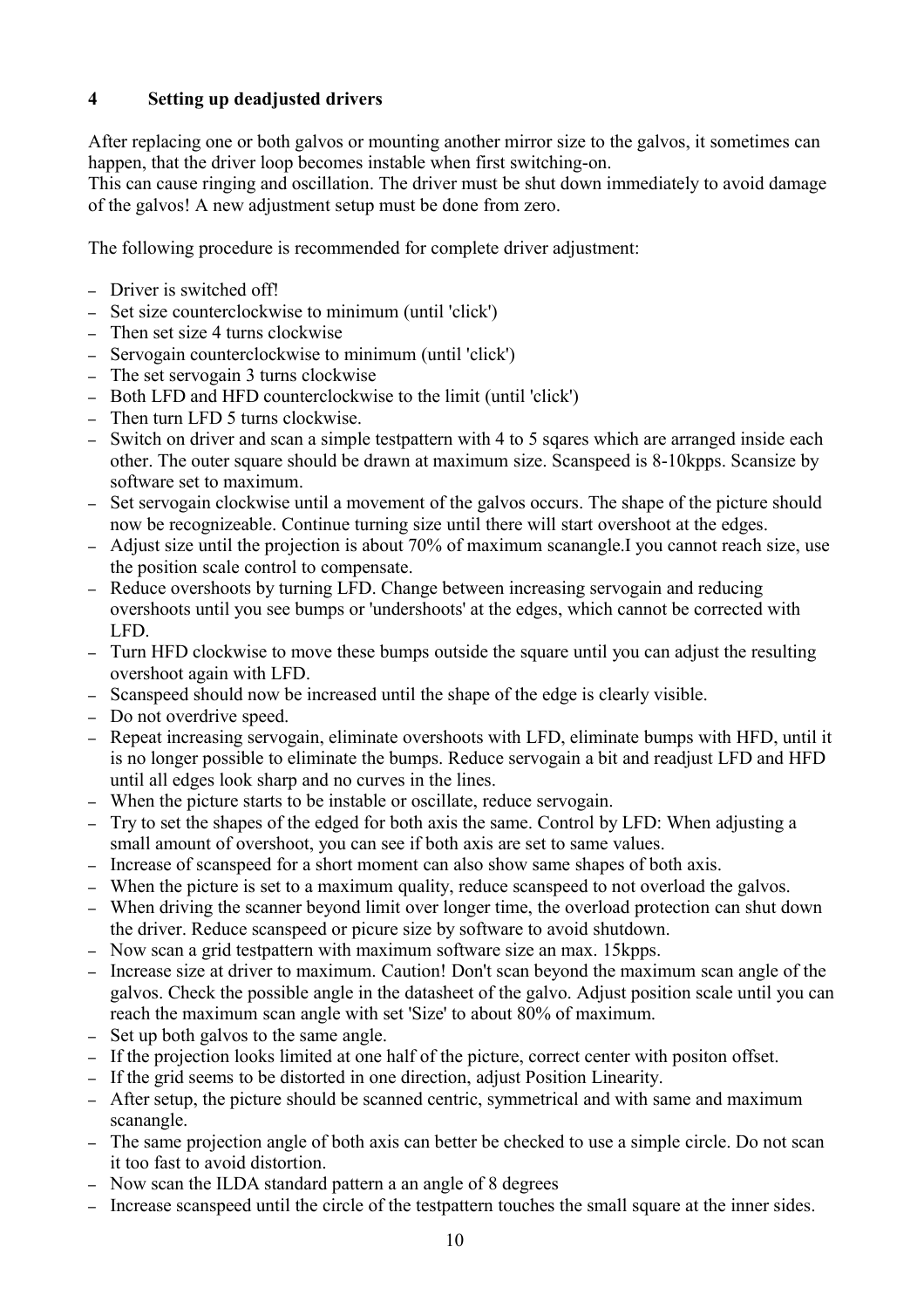When the circle is oval, the larger size is the faster axis. Try to get the smaller side to the same size by use of servo gain, LFD and HFD. If this is not possible, the faster galvo has to be reduced in speed. In the best case, a perfect circle should be shown.

- Naturally, there should be no overshoots or bumps in the testpattern, when adjusting the circle.
- When the ILDA-testpattern is projected properly, read the scanspeed. It should be about the value, the scanners are specified for.
- The scanner is now adjusted. Use different testpatterns at different angles to check all details and correct slightly, if necessary.

The ILDA testpattern is good to check speed and finetuning. For initial adjustments, it is not very useful. Therefor we suggest to use own, simple testpatterns, for example sqares, diagonal lines or circles. Also the 'Lasermedia' testpattern is very suitable for initial adjustments. But it should not be scanned too fast (about 15K at 30-40 degrees).

To check same size of both axis, use simple circles or the 'Orientation' testpattern.

#### **4.1 Note on scanspeed:**

The measuring of the maximum scanspeed under the use of the ILDA testpattern can only give a true value, when the software will not influence the projection of the testpattern. Programs, which do self interpolating of points or edgerepeats will increase the measured value.

A galvospeed of 30K ILDA does not mean that every show can be scanned with 30K. Because ILDA-speed is specified at a very small angle (8 degrees and smaller), the scanspeed in reality is much lower. At ILDA 30K, normal graphics shows can be scanned between 20K and 26K, depending on scanangle. Beamshows should not be scanned beyond 20K, because these shows normally contain many position jumps but less points. A high scanspeed results in high thermal load at the galvos and may cause triggering of overload protection.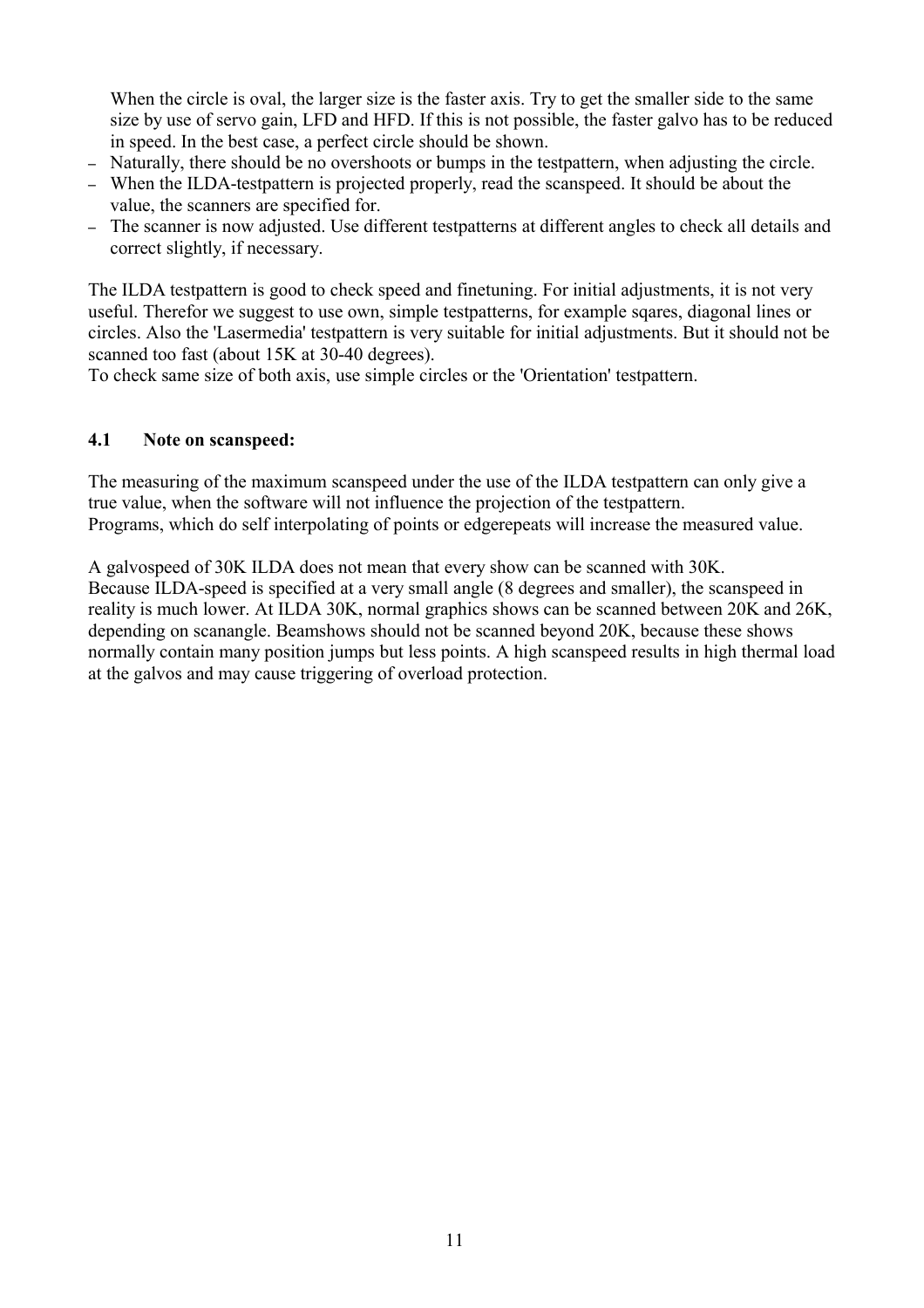# **5 The scannersafety**

# **5.1 Features**

- Digital position monitoring with 8 Bit resolution
- Sampling frequency 20kHz
- Monitoring of galvosposition **and** inputsignal
- fixed timewindow (triggerdelay) 25ms
- Maximum sensitivity  $\frac{1}{4}$  maximal scanangle scanned in 25ms
- Minimum shutdown time 250ms (selectable via intensity input)
- 3 independant colorchannels are switched-off simultanously
- Intensity input as differencial input

The scannerdriver includes a complete microprocessor controlled movement monitoring of the galvos. This was first developed in their basic function 1997 by Mueller Elektronik and is used successful under different brands since that time.

The advantage of integrating the safety into the driver is that there is no need to adjust different signals levels. This ensures that all signals are measured correctly, reducing the risk of malfunction. The safety is mounted as module and can be removed or replaced easy.

The safety measures the moved angular distance of the galvos in a defined timewindow. The position signals are measured as well as the input signals.

This avoids measuring wrong or oscillating signals of defective galvos as a valid movement signal.

# **5.2 Description of operation**

The formula of the safety is:

Scannermovement okay (safe),

**if** (inputsignal X **and** galvoposition X) **or** (inputsignal Y **and** Galvoposition Y) has moved distance n during time T.

Timewindow T is fixed to 25ms.

Distance value n can be set at 'Sensitivity' control. A maximum value means maximum sensitivity (long distance has to be scanned). Minimum value means minimum sensitivity (a short distance has to be scanned during time T).

The intelligent safety function allows to monitor both safety problems, which can happen during operation:

- Scan angle too small or standing points
- Scan pattern scanned too slow

In addittion, there is monitored if the galvoposition does not follow the input signal. Oscillating and noisy position signals will not be taken as valid movement vlaue, if they do not match approximately the input signal.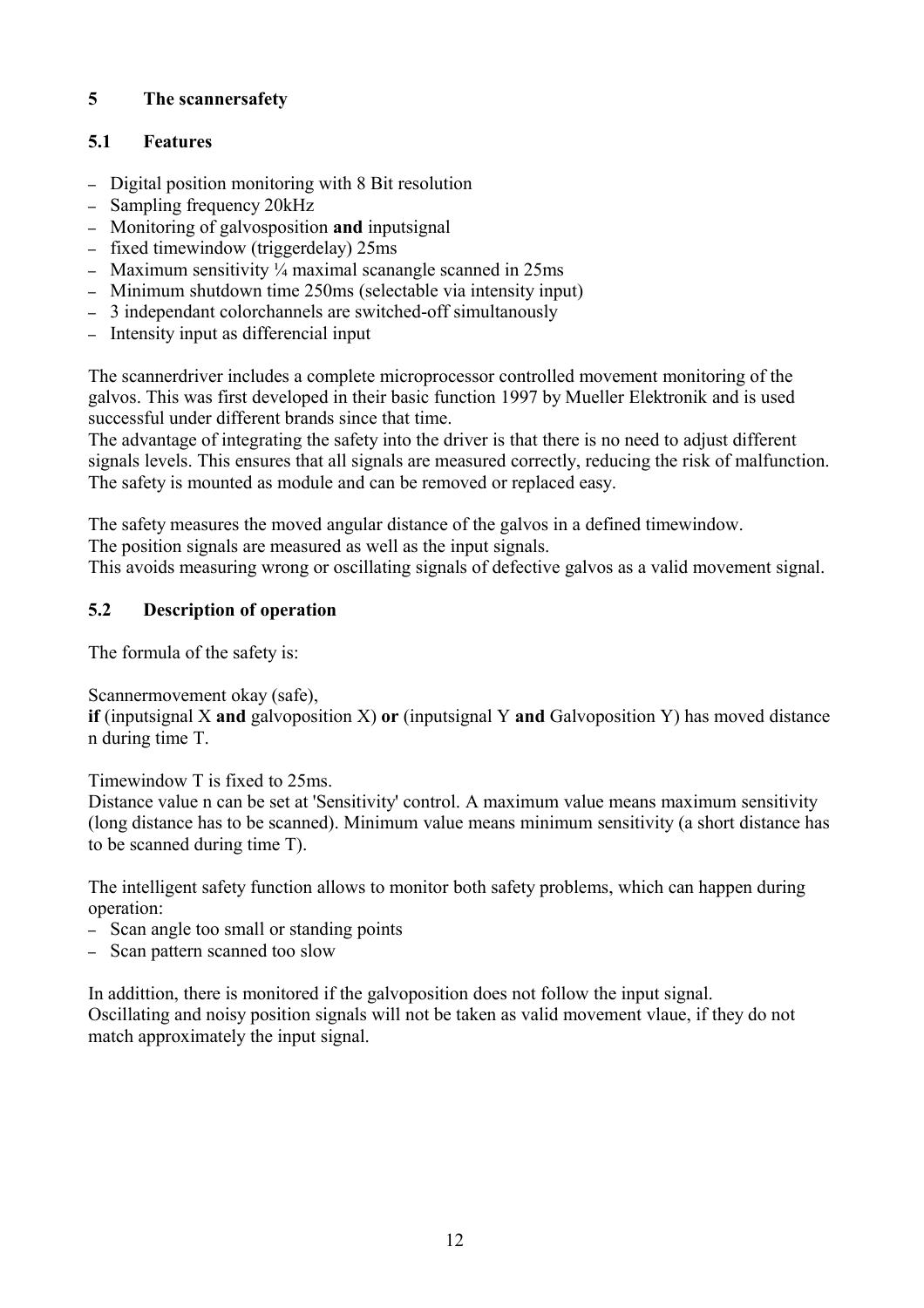# **5.3 Responsibility**

Beside to the local safety regulations, the scanner safety offeres an **additional** monitoring circuit to protect the laser system against being in unsafe condition.

The scanner safety is **no device which makes a lasershow system safe**.

The safety circuit **does not make a safe lasershow**, because the power density of the laser defines if a show can be safe or not. The safety circuit can only minimize possible risk caused by malfunction (defective galvo, driver, no power at scanner..) and mistakes of operator (standing beams during show).

The user has to make shure that the system, where this product is installed, meets the local laser safety regulations in any case, independant if a scanner safety is installed or not.

The manufacturer excludes liability in case of damages caused by a laser, even if the scanner safety was operated correctly or not.

Any liability claims regarding damage caused by unsafe laser systems using this safety circuit will be rejected.

Using this scanner safety will not replace the need of meeting the local safety regulations for lasershow.

**Note:** Test the correct operation of the scanner safety before beginning of a show event. Program a too small projection or a standing beam or reduce scanspeed to minimum until the safety triggers and blanks the laser.

# **NOTICE!**

It should be taken into account, that the scanner mirrors have no default position when driver power is off or when overcurrent protection shuts off the driver.. In this case, laser radiation can be deflected in any direction. The user has to make shure, that such deflection when changing between power off and power-on can not point to a person's eye by accident. This is also an important point to keep in mind, when working on the laser system for maintenance or adjustments.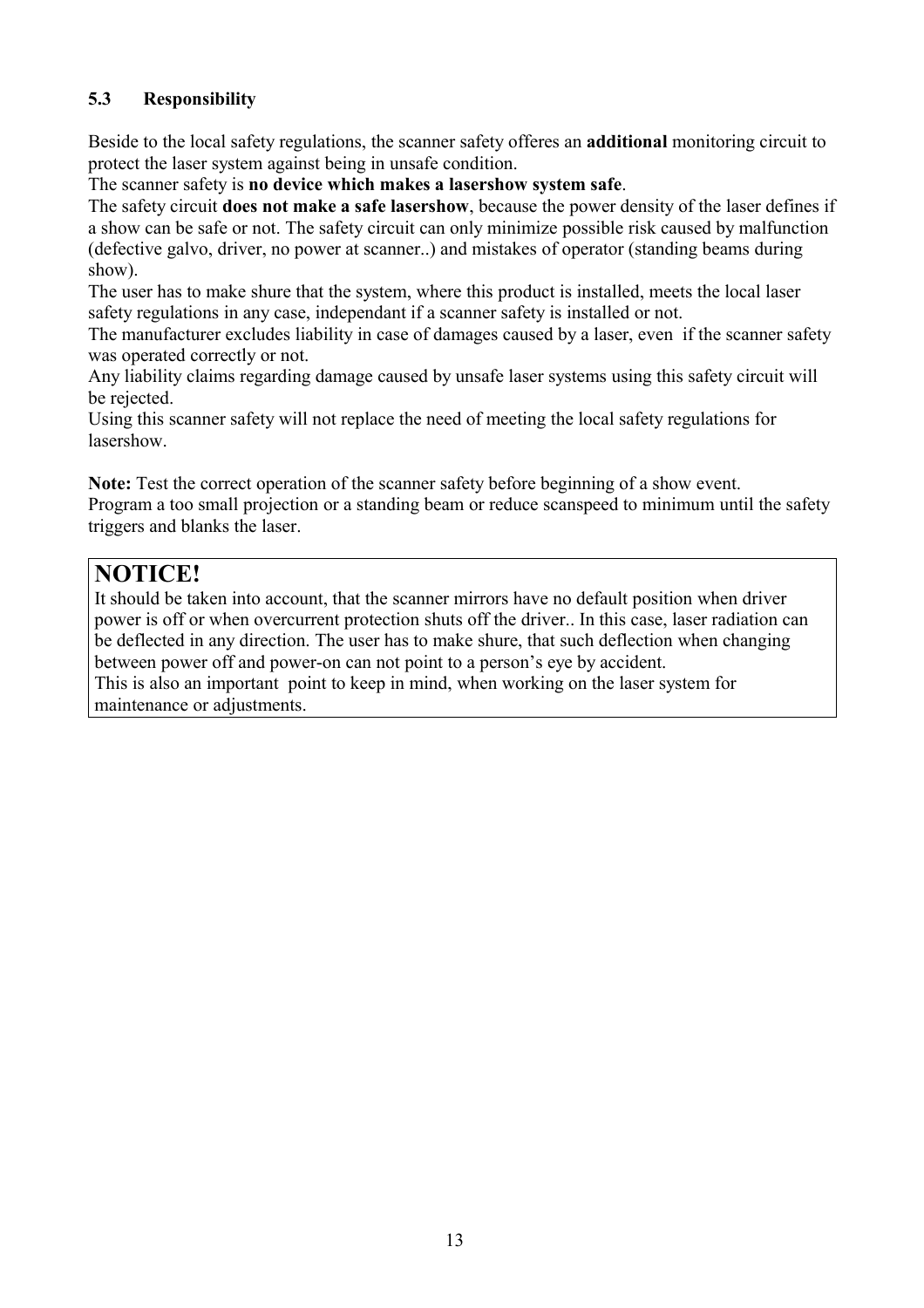#### **6 Connections scannersafety**



Fig. 2 'Remote Control' currently is without function

#### **6.1 Intensityinput**

This input is designed as differencial input. It an also be used as singleended input by connecting Intensity In- to GND.

The signals 'Intensity/Blanking' of the show controller (or ILDA-cable) are connected to this pins. Ensure that your software or showcontroller supports the output of intensity or blanking.

The intensity signal should represent the condition of all color signals of a lasershow.

When using RGB systems, a digital blanking signal should be used, if possible.

When used in singlecolor systems, even the colorsignal itself can be used, if there is no additional blankingsignal available.

The safety circuit will take 5% of the total value of 5V (differencial) as 'On'-condition.

The Intensityinput is **not** connected to any output signal, like it is done at some other safety boards. The Intensityinput has the simple function of controlling the shutdown duration of the safety outputs. When the afety detects a problem, normally the color outputs are shut-off for at least 250ms.

Some lasershows include dark scenes where the scanners are not moving (Laser is blanked). The safety now will detect an unsafe condition. The shutdown duration of 250ms can be a problem, when the show output restarts. Then some showframes can be blanked by the safety.

When the Intensity signal is used, the shutdown time will be set to a minimum, so that the output comes without any delay at show restart.

**Note:** A much more effective way to avoid any 'blackouts' is to use a blanked figure during dark scenes. The scanners will not stop movement during show and the safety will not detect an unsafe condition.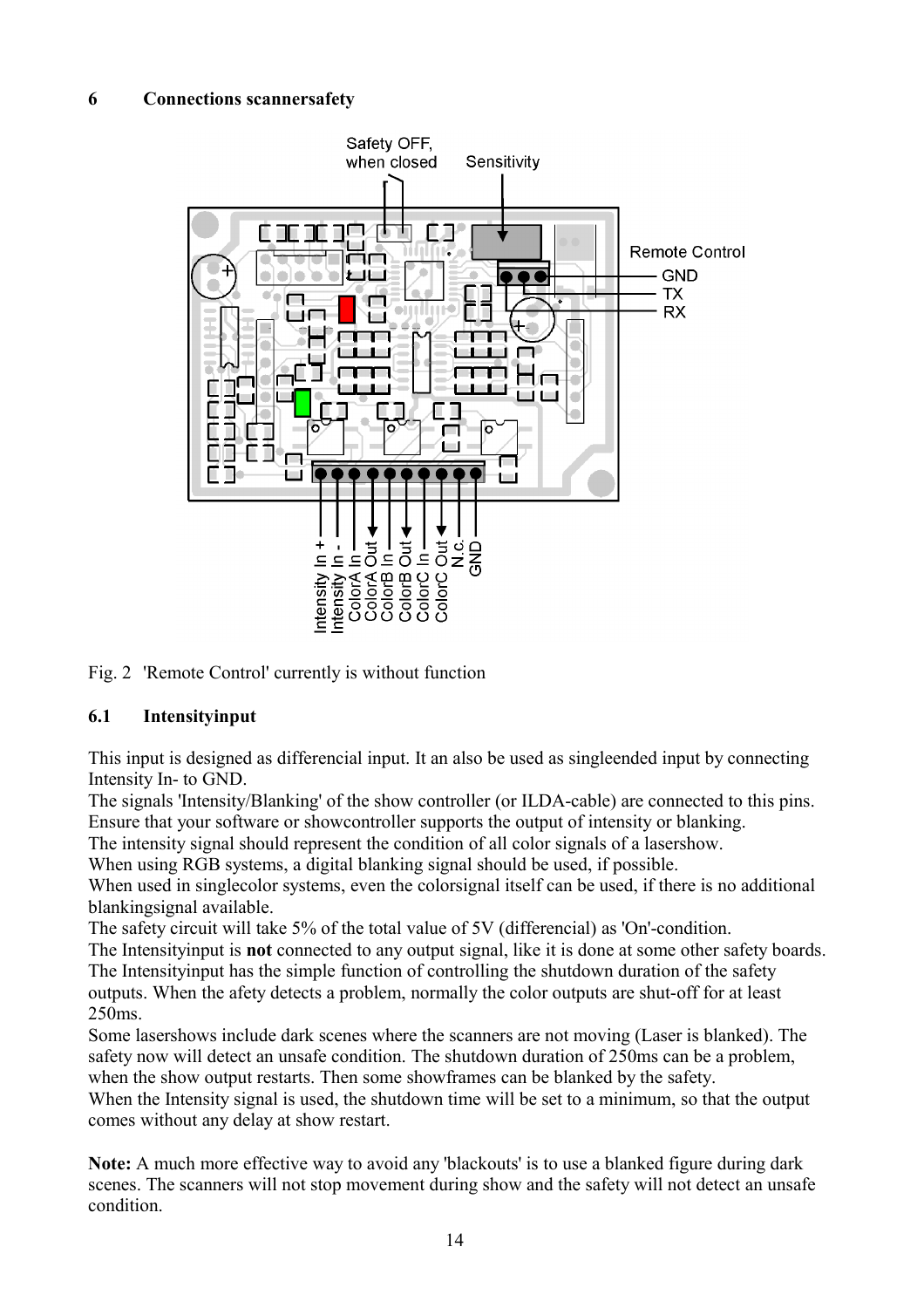# **6.2 Colorsignals**

The 3 color signals, named ColorA, ColorB and ColorC, are all designed identical and are shut-off during unsafe condition simultanous.

The signals can only be used as singleended inputs. No differencial signals can be used. When the showcontroller (ILDA board) uses differencial or symmetrical signals (for example EasyLase), the corresponding (-) signals must be tied to GND (Pin 25 of ILDA connector). GND must also be connected to GND of the safety circuit as well as GND of the laser to control. The colorsignals are designed as optocoupler outputs. The input signal ColorX-In is wired to the collector and the outputsignal ColorX-Out is available at the emitter of the optocoupler.

Maximum current through the optocouplers should not exceed 100mA.

All outputs have a 10 Kohm pulldown resistor to GND. This ensures that the outputs are not left open or floating in error condition. Some cheap lasers will continue emission at open modulation inputs.

The colorsignals are not marked as RGB, because it is not important how many colors and which colors are used. When a laser system just uses a single color, the signal should be connected to the Intensityinput (use singleended mode) of the safety and also connected to one of the color Inputs.

# **6.3 Safety-OFF Jumper**

By closing the jumper pins the scanner safety can be deactivated. This may be necessary, when the system is used for creating standing beams (no audience scanning) or during beam alignement of the system itself.

**Important:** The condition of the jumper is accepted only at power-up of the scanner driver.

To change from one condition to another condition, the device must be switched-off and poweredon again.

When the jumper pins are wired to the outside of the laserprojector, a keyswitch should be used to avoid unallowed deactivation of the safety.

**Warning:** Deactivating safety can cause serious danger! During normal operation, the safety should be activated all time.

Unqualified personnel should not have any access to this function.

# **6.4 Sensitivity**

The sensitivity of the safety can be adjusted here.

The factory setting is minimum sensitivity (max. left or counterclockwise).

By turning clockwise, sensitivity increases.

When scanning a simple pattern, for example a square at >10kpps, current sensitivity can be checked by changing scansize of the pattern. When trigger level of the safety is reached, the laser must be blanked automatically.

Scan the pattern as small as it becomes dangerous or critical and adjust sensitivity, until the laser will be blanked.

# **6.5 Status-LED Green**

The green LED shows the condition of the scanner safety.

When LED is on, the coloroutputs are set active and the colorsignals can go through the circuit. The safety was not triggered by an unsafe condition.

When the LED is dark, the colorsignals are interrupted by the optocouplers.

A blinking LED shows that there are some short unsafe parts during showoutput and the safety is triggered multiple times.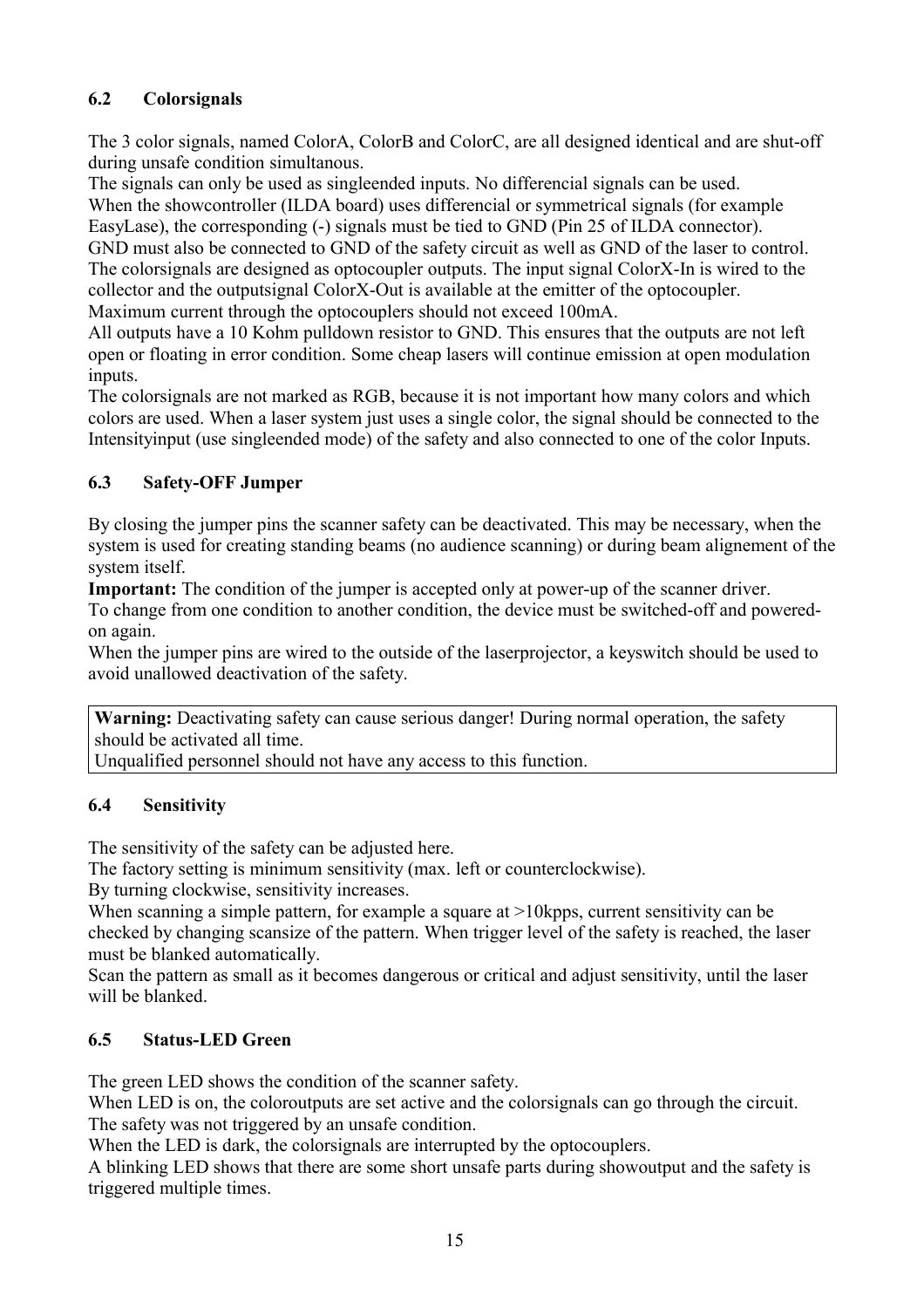# **7 Overload protection**

The safetyboard also includes a galvo overload protection.

The average current through the galvo coil is monitored. When a fixed limit  $(>1A)$  is detected over a duration of 10 seconds, the driver outputs will be shutdown. The coloroutputs of the safety will also be switched-off to avoid a standing beam created by the unpowered galvos.

The power-off duration is 10 seconds.

After this period, the circuit tries to reactivate scanners. When the overcurrent still is detected, the driver will be shutdown immediately for another 10 seconds.

Shortterm current peaks will not cause shutdown. The limit must be reached for at least 10 seconds. The limit is set by factory above the normal operating conditions of the galvos.

The damage treshold of the galvos can be reached independant of this protection, when the galvo is driven near the limit over a long time period.

This protection will not ensure a longterm operation at power limit without any damages of the galvos.

This protection should prevent damage caused by unexpected conditions.

Galvos can start oscillate (for example when a mirror is broken or lost). Also galvos can be blocked mechnically or the operator can create a situation by accident, which can cause damage at the galvos (too large scanangle at too high scanspeed). A galvo can be overheated in seconds!

The overload protection should prevent damage caused by such situations.

Fuses are normally too slow to ensure protection, because the trigger current must be  $2x - 5x$  of the specified current limit of the fuse.

When the current through the galvocoil is very high, the fuses on the driver will be blown.

Overload protection cannot be deactivated by Safety-Off jumper.

# **7.1 Status-LED Red**

The red LED blinks several times during power-on of the driver to show the correct operating condition of the safety.

When the maximum allowed average current of the galvo is reached, the LED starts blinking with 1Hz. It will stop blinking, when the current goes below the limit.

When the overcurrent condition is detected over more than 10 seconds, the driver outputs are switched-off and the LED blinks faster.

The driver will be off for 10 seconds. The LED will be switched-off and the driver will be reactivated.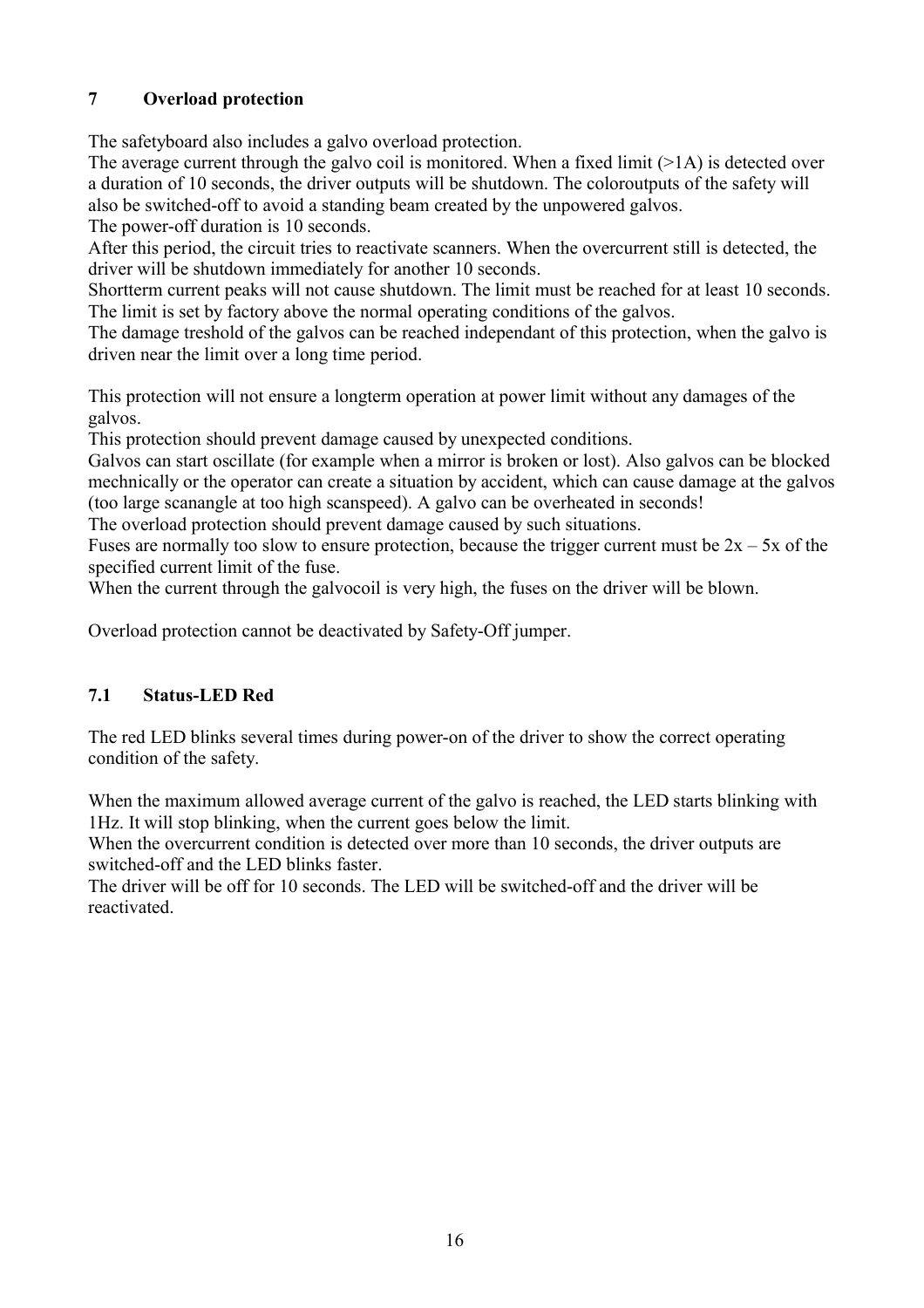

Fig. 3 Scannerblock Dimensions

The default beam path is illustrated by a red arrow.

The distance between galvomount and front panel of the projector must be at least 2 millimeters, using this configuration.

If an alternative beam path (green arrow) is used, the galvomount must be located at least 20 millimeters from the front panel.

The grey shaded area shows the minimum free area around the galvomount, needed for galvos and cables.